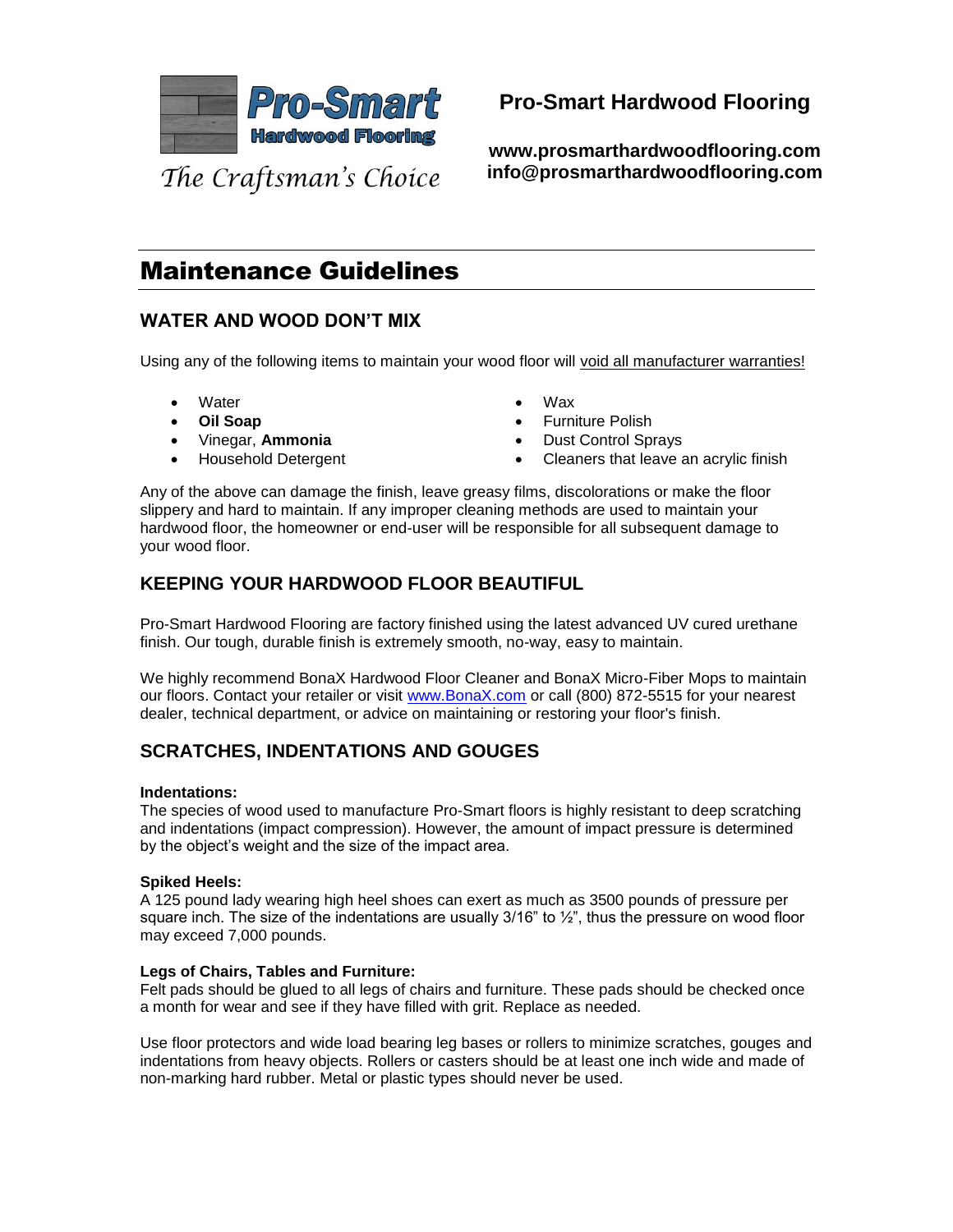

# **Pro-Smart Hardwood Flooring**

**www.prosmarthardwoodflooring.com info@prosmarthardwoodflooring.com**

#### **Roller Chair Caster Damage:**

The only type of rolling caster recommended by Pro-Smart Hardwood Flooring and the NWFA is a wide barrel type roller made of non-marking hard rubber. **SCRATCHES AND GOUGES**

The finish of all Pro-Smart floors is factory-finish protected with several layers of technically advanced high quality UV cured polyurethane. Micro-fine particles of aluminum-oxide have been added to the finish and are suspended in the layers of finish to provide your floor with years of extra-hard wear.

There are no finishes available to the wood flooring industry that will not scratch, indent or gouge. Pro-Smart Hardwood Flooring does not consider these issues to be warrantable.

## **USE OF MATS AT EXTERIOR ENTRIES**

Place mats with stiff bristles at all exterior entries to the house. A softer area rug or mat should be used on the room side of exterior doors. They will help collect the dirt, sand, grit and other substances such as oil, asphalt or driveway sealer that can otherwise be tracked onto your floor.

## **USE AREA RUGS**

Use area rugs in high traffic areas and pivot points (e.g. Room entries, stair landings), especially if you have pets or a large family.

### **DON'T ALLOW WATER TO STAND ON THE FLOOR**

Do not allow ice cubes to melt on the floor. Check in front of the dishwasher, sink, and refrigerator and around the pet's water bowl. Don't track snow or water onto your floor without immediately drying it up. Look for water leaks under doors to the outside and near sliding glass doorways.

### **DO**

- Sweep, vacuum or dust-mop your floors regularly.
- Trim your pet's claws regularly to reduce scratches and indentations.
- Glue protective felt pads on the legs of all chairs and furniture to reduce scratches, indentations and damage to the floor. Check them regularly for wear and embedded grit. Replace as needed.
- Wipe up spills IMMEDIATELY.
- Stop dirt at the entrance. Grit, gravel, sand and dirt are enemies of hardwood floors.
- Make it a habit to keep your wood floor clean.
- Vacuum with a vengeance. Vacuum regularly with a vacuum that does not use a beater bar head or attachments intended for carpet.
- Protect the floor when moving appliances or furniture. Lay down a sheet of clean quarter-inch plywood or Masonite to protect the floor. Use a dolly.
- Roll or slide the refrigerator on your wood floor. Because of its weight, it may severely damage your floor.
- Use rubber or foam-backed plastic mats, as they may discolor the floor.